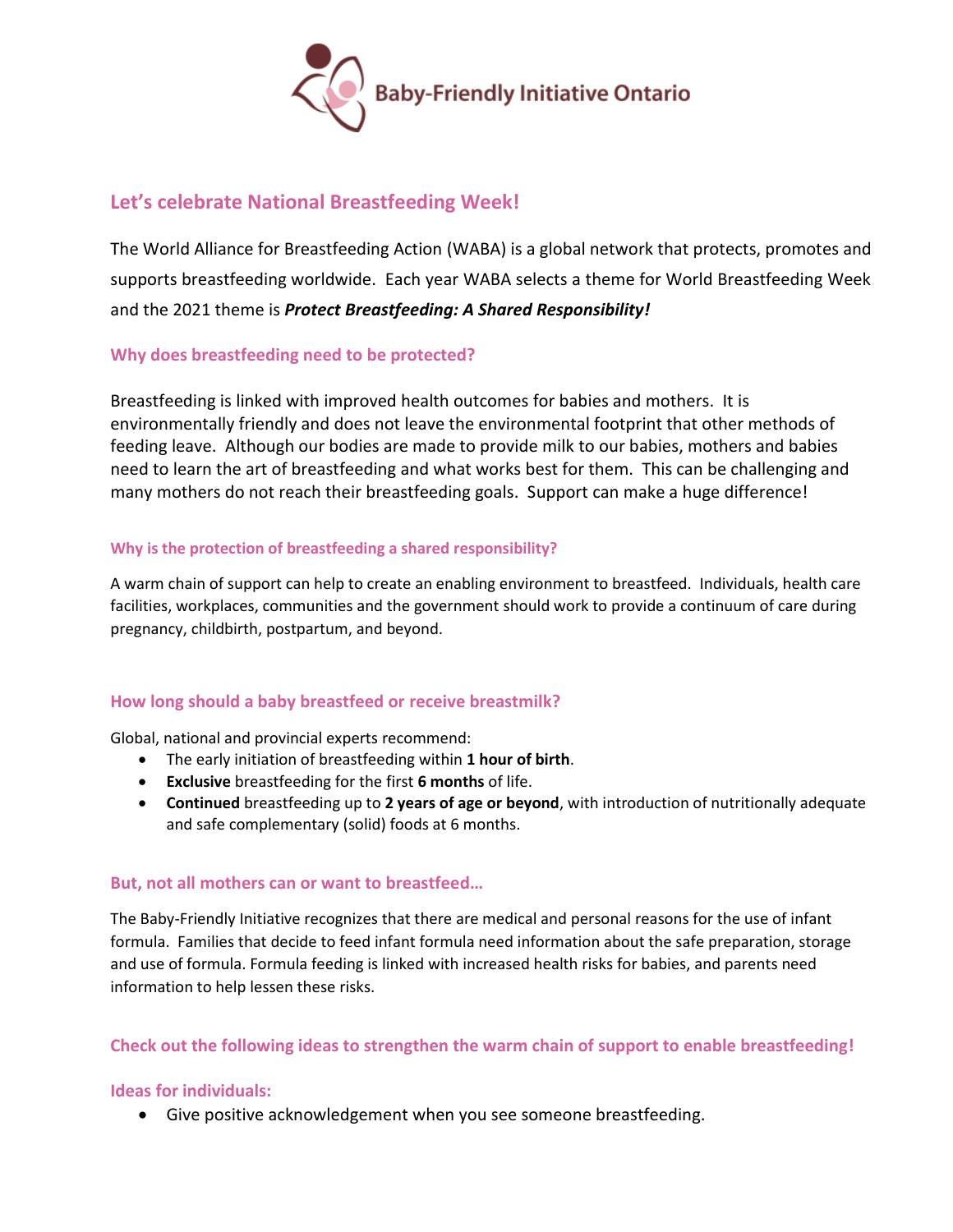- Help a breastfeeding family provide dinner one night, offer to run errands, watch baby for an hour while mother rests etc.
- Encourage public places such as libraries, arenas, restaurants and shopping centres to display the universal breastfeeding symbol that lets everyone know that breastfeeding is welcome. The universal breastfeeding symbol can be found at <https://universalbreastfeedingsymbol.com/>

### **Ideas for health care facilities:**

- Learn about the Baby-Friendly Initiative and create an action plan to implement the Ten Steps to Successful Breastfeeding in Canada. See [https://breastfeedingcanada.ca/wp](https://breastfeedingcanada.ca/wp-content/uploads/2021/05/BFI-Implementation-Guideline-May-19.pdf)[content/uploads/2021/05/BFI-Implementation-Guideline-May-19.pdf](https://breastfeedingcanada.ca/wp-content/uploads/2021/05/BFI-Implementation-Guideline-May-19.pdf)
- Encourage staff that work with mothers and babies to attend the Breastfeeding Committee for Canada's (BCC) National Symposium, October 1-8, 2021. The National Symposium will take place virtually from 1-3 pm (EDT) each day. A free session is being offered on October 8 to familiarize people with the new BFI Implementation Guideline and monitoring tools. Register at <https://breastfeedingcanada.ca/en/symposium-2021/>
- Connect with other healthcare providers who are interested in the protection, promotion and support of breastfeeding. See [https://www.bfiontario.ca/members-area/become-a](https://www.bfiontario.ca/members-area/become-a-member/)[member/](https://www.bfiontario.ca/members-area/become-a-member/)
- Take a stand against misleading and aggressive marketing of infant formula, bottles and artificial nipples. Do not distribute formula samples or coupons. Clear your workplace of brochures, measuring tapes, weigh scale paper and other products that have commercial endorsements. Provide families with evidence based, factual information about infant feeding.

## **Ideas for workplaces:**

- Check to see if your workplace has a policy that supports breastfeeding when an employee returns to work following maternity leave.
- Find out about breastfeeding resources in your community and share the information with expectant parents.
- Be supportive when an employee needs to breastfeed or express milk at the workplace.
- Help other workplaces establish policies that support breastfeeding families.

## **Ideas for communities:**

- Create a welcoming atmosphere for breastfeeding families throughout the community. Encourage public buildings to display the universal breastfeeding symbol and provide spaces where families can breastfeed comfortably.
- Have a list of local breastfeeding resources and disseminate broadly throughout the community.
- Encourage municipal government officials to support breastfeeding and lead by example with municipal policies to support breastfeeding families.